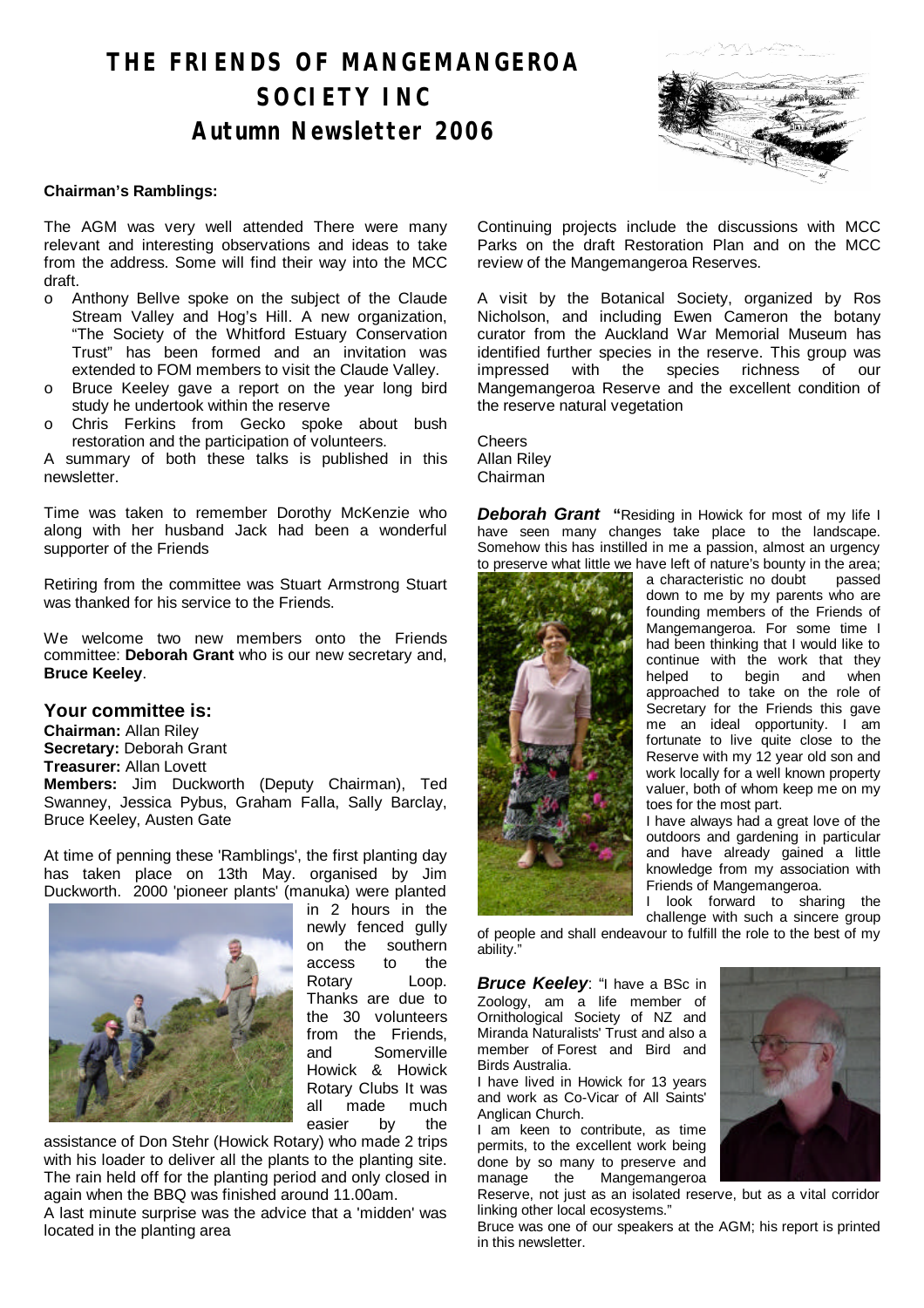#### **Bird of the Season: . By G. Falla Pukeko or Swamp Hen**

Other common names for this well-known bird belonging to the widespread rail family are Pook and Old Swampie. *Porphyrio melanotus*, a large bird with bold colouring, loud voice and personality to match, is perhaps the most conspicuous of the birds at Mangemangeroa, whether on the paddocks or on top of the forest canopy. Plumage in colours ranging from black to purplish blue is set off by the heavy scarlet bill and frontal plate, and strong pink legs. When walking the bird defiantly flicks its tail to display the brilliant white coverts underneath.

If you cannot see pukeko you can nearly always hear its penetrating squawks or other calls of varying pitch and tone, all evidence of vigorous communication that goes with a strong sense of community. This communal spirit is particularly evident during nesting, which extends over a long season starting in August, and helps to explain the remarkable success of pukeko in not only surviving in the face of a host of predators, but increasing its numbers wherever open damp ground is bounded by some natural cover. Chicks hatching from clutches of up to seven on a nest built usually on ground near water are well guarded by both parents and the colony's vigilantes. Diet is wideranging, including grass and other vegetation, insects, aquatic life and even small ducklings. A favourite pastime is pulling out newly planted seedlings on bush restoration sites.



Pukeko is common in most lowland rural areas of New Zealand and also favours city parks and motorway verges. Although most familiar on the ground it is a strong flier, often covering long distances at night. We must presume that the large numbers legally shot down during the annual shooting season have been flying birds. It is probable that, closely related as it is to the purple gallinule found from Mediterranean lands through to Australia, pukeko's forebears were relatively recent pre-European immigrants to New Zealand.

**We are still experiencing damage within the reserve with cutting of rata vines and other undergrowth. PLEASE phone Trudy our park ranger 263 7100 or Allan Riley 534 4067 if you see any damage being done**

### **Plant of the Season: By S. Barclay Kohekohe:** (*Dysoxylum spectabile*)



(see diagram above)

.

 The tree is anchored well in the soil by the small but noticeable buttress roots. This tree is also known as the native cedar has separate male and female forms

Panicles of white scented flowers are produced directly on the trunk and branches but only the

female trees produce seed. Some trees have been found which are both male and female!. The development of the seed takes over a year. It is unusual to see both seed and

flowers on a tree at the same time, hence flowering tends to occur in alternate years.

The green seed capsule splits open to reveal an attractive orange/red seed. The leaves, bark and fruit of the kohekohe provided a range of medicinal uses for the maori people including treating of colds, sore throats, and skin infections.



# **Planting Dates**

**Meet at the barn Somerville Road 9am Friday 2nd June – Friends & Somerville Int Saturday 10th June - Forest and Bird Friday 16th June – Friends & BBI Thurs 8th June? – Friends & Star of the Sea Sunday 25th June - Howick College**

# **Subs are due** payable to:

Friends of Mangemangeroa Inc Allan Lovett, 44 Gillett Place, Howick Single: \$10; Family: \$15; Corporate:, \$20.00..



Coming into flower for the winter is the handsome

The straight grey trunk of the kohekohe leads to a spreading canopy of leaves above. These leaves are sometimes confused with the puriri. Kohekohe can be easily distinguished by the paired arrangement of the leaflets

kohekohe.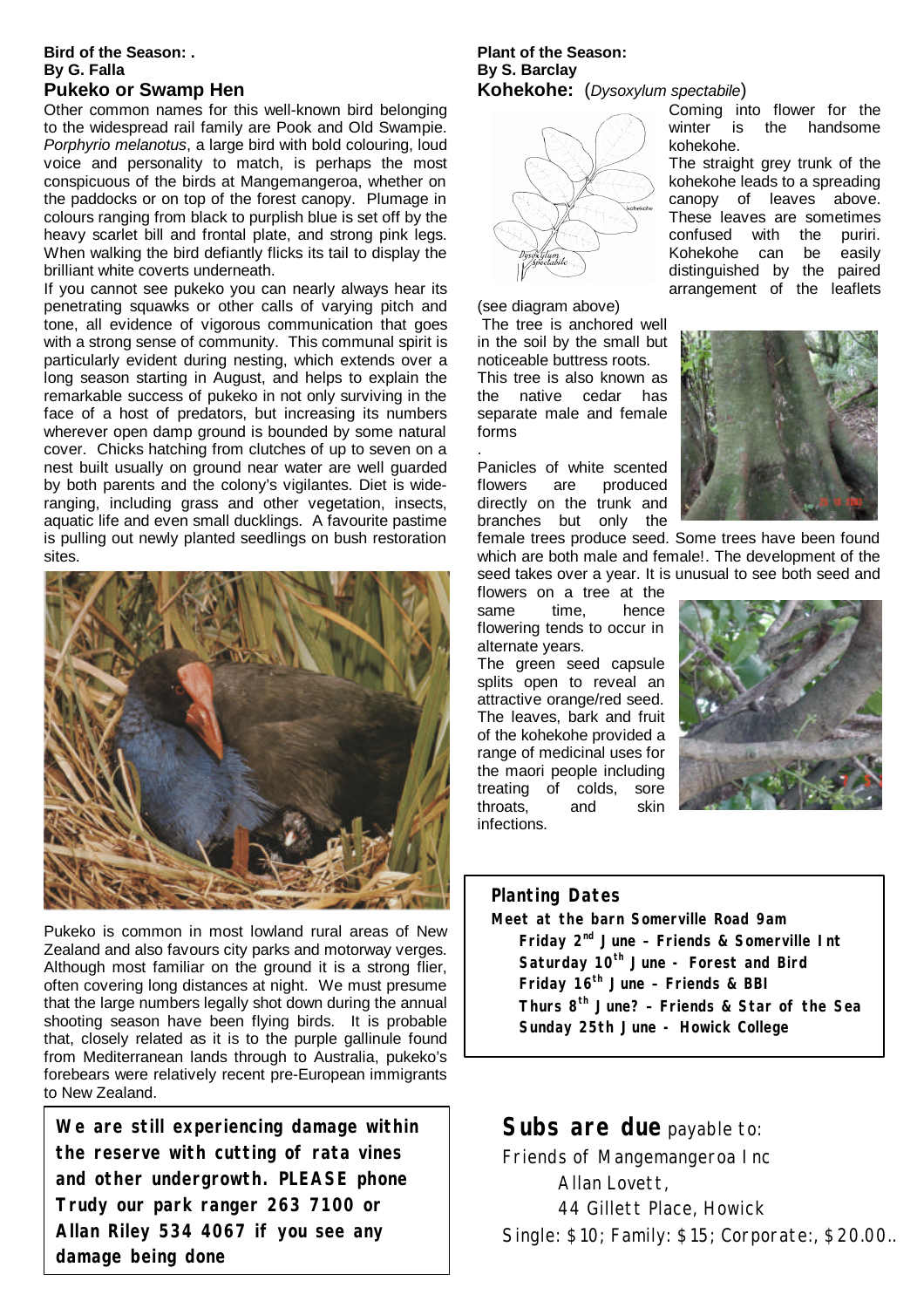### **Guest Speaker - Chris Ferkins**

Chris Ferkins, of the Gecko Trust, and who works for the Waitakere County Council in Parks Planning, as Environmental Co-ordinator to support local community groups gave a most informative talk on bush restoration and community participation in relation to the Mangemangeroa Reserve.

He emphasised the need to follow the lines of nature as much as possible rather than upsetting the natural balance by becoming gardeners of the bush rather than caretakers. He suggested observation to work out the areas of regeneration from the various species. For example most species eg Totara, Puriri would regenerate within a radius of up to 300 metres and it is better to follow nature by not planting the same species within these areas.

A key point was to identify areas of significant weed growth and, determine where the 'outlying' individuals of that species were located. Start the weed control by controlling the outliers and work in towards the main area of infestation. That way the containment of the weed species starts first and the main areas can be tackled later. He contrasted this technique of dealing with outliers first v blanket ground spraying, saying the latter is often unnecessary, more expensive and, takes out desirable regenerating plants too.

He reiterated the point of keeping the community, particularly within the immediate areas, informed and involved in activities and maintaining accountability with MCC.

He spoke quite passionately about the advantages of the Toitoi (*Cortaderia fulvida*) plantings when mixed with other pioneer species. It helps to keep the weeds out, is extremely drought tolerant, requires no mulch and encourages wider biodiversity as it is a safe haven for some breeding birdlife etc.

### **PLANT-RAISING FOR REVEGETATION MANUKA (best sown May to September)**

- o Collect seed from local wild bushes near your planting site. Strip capsules from stems – a small handful will be plenty.
- o Capsules dried off in an open container placed in a warm spot will shed seed in 3-4 weeks.
- o Fill small containers (yoghurt pots etc with drainage holes punched, or root trainers) with damp potting mix. Firm down and top up.
- o Sprinkle a light pinch of seeds onto the mix in each container and water it in, using a finerosed watering can.
- o Set out containers in an open site (seed trays are useful for holding them together) **with protection from slugs and snails**. Look for germination in 2-3 weeks.
- o Main needs for manuka are water (eventually a daily soaking) and maximum sunlight.
- o Delay thinning until plants reach about 10cm, when strongest growers can be identified and retained. Thinnings do not transplant readily.
- o **Note:** The same system works with kawakawa, but shade is needed for germination and growth. Collect ripening fruit at Christmas/New Year.

### "Friends of the Mangemangeroa"

Allan Riley – Chairperson Ph: 534 4067 Allan.r@ihug.co.nz

Deborah Grant –Secretary 10 Renway Rise, Howick Ph 535 7072 debsgrant@ihug

web address: www.aerolink.co.nz/ mangemangeroa/main.html

Link to other conservation groups in the Auckland Region: www.manawa.org.nz

See also www.arc.govt.nz for upcoming events in the Auckland region

## **TREES FROM FOREST DUFF (Collect May to July; lay out July to September)**

- $\circ$  Collect duff from ground under a large canopy tree (preferably puriri) in the nearest bush to your planting site. Rake up to a depth of about 10cm, sift out coarser twigs and leaves and bag up the residue, including as many large seeds as you can. Hold in cool shade.
- o Prepare seed-trays by half-filling with damp potting mix. Top up with forest duff, firm down and water well.
- o Place trays in semi-shade and keep moist. Protect against slugs and snails. Birds and domestic animals can be kept out with netting.
- o Most germination will take place from September to November. Delay weeding until plants are big enough to identify.
- o In early December prick out seedlings into separate pots, planter-bags, or root-trainers.
- o Apply liquid fertilizer, provide more light and keep well watered through summer and autumn. Harden off in full sun from March onwards.
- o Hold until next season plants that have not reached 30cm. Over winter thay may need shelter from frost.